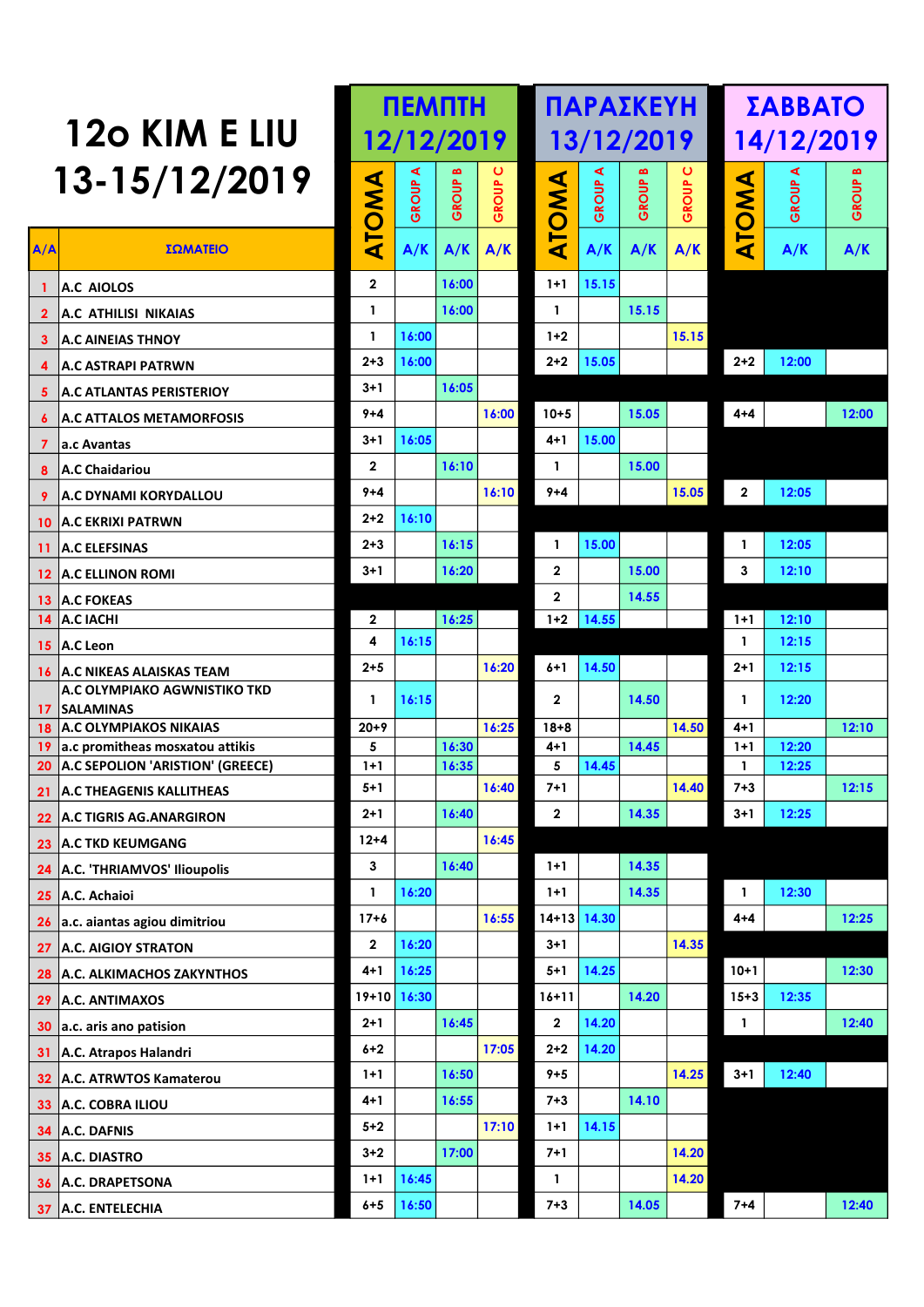| 13-15/12/2019<br><b>GROUP C</b><br><b>GROUP C</b><br><b>GROUP A</b><br>GROUP B<br><b>GROUP A</b><br><b>GROUP B</b><br><b>GROUP A</b><br>ATOMA<br><b>ATOMA</b><br>TOMA<br>GROUP<br>A/A<br>ΣΩΜΑΤΕΙΟ<br>A/K<br>A/K<br>A/K<br>∢<br>A/K<br>A/K<br>A/K<br>A/K<br>A/K<br>$2 + 2$<br>5<br>17:00<br>14.05<br>12:45<br>$\mathbf{1}$<br><b>38 A.C. ETHNIKOS 2005</b><br>14.15<br>3<br>17:05<br>$\mathbf{2}$<br>12:50<br>$\mathbf{1}$<br>39 A.C. EVRIPOS XALKIDAS<br>3<br>17:05<br>$2 + 6$<br>14.00<br>40 A.C. EXELIXI NIKAIAS<br>5<br>17:15<br>8<br>$\overline{41}$ A.C. Flegon<br>14.10<br>12:50<br>$11 + 4$<br>14.00<br>$3 + 1$<br>17:10<br>$1+2$<br>42 A.C. ILIOU O ENARETOS POLEMISTIS-MEIJIN<br>17:10<br>12:50<br>$4 + 1$<br>14.05<br>$1+1$<br>6+6<br>43 $ A.C.$ IRIDA<br>$\mathbf{1}$<br>12:55<br>44 A.C. Kyung Hee<br>14.05<br>12:55<br>$1+1$<br>$\mathbf{1}$<br>45 A.C. MACEDON<br>17:20<br>$2 + 4$<br>14.05<br>$3 + 2$<br>13:00<br>4+4<br>46 a.c. minoas<br>17:20<br>$1+1$<br>47 A.C. Nea Dinami Geraka<br>14.05<br>5<br>17:15<br>$1 + 2$<br>48 A.C. PILEAS<br><b>49 A.C. PROTATHLITON GLYFADAS</b><br>$\overline{1}$<br>12:55<br>50 a.c. tae kwon do akrotiriou<br>3<br>17:25<br>5<br>14.00<br>17:25<br>13.55<br><b>51 A.C. TAEKWONDO ATTIKOS</b><br>$4 + 3$<br>$5 + 2$<br>52 A.C. TAEKWONDO F.ADAMASTO PNEUMA<br>$2 + 3$<br>17:30<br>14.00<br>$3 + 1$<br>53 A.C. TAEKWONDO LESVOU<br>17:30<br>13.50<br>$\mathbf{1}$<br>-1<br>$3 + 3$<br>17:35<br>13.55<br>$2+1$<br>$2 + 1$<br>13:05<br>54 A.C. TAEKWONDO N.AMPLIANHS LAMIAS<br>17:20<br>$10 + 5$<br>$8 + 5$<br>13.50<br>55 A.C. TAEKWONDO VARIS<br>17:45<br>13.50<br>$4 + 4$<br>$2 + 4$<br>56 A.C. TITORMOS AITOLOAKARNANIAS<br>17:30<br>3<br>$\mathbf{2}$<br>13.55<br>13:10<br>$\mathbf{1}$<br>57 A.C. TKD AGIA PARASKEVI<br>17:35<br>4<br>13.45<br>6<br><b>58 A.C. TKD ANTAIOS SAMOS</b><br>$\mathbf 2$<br>13.50<br>17:30<br>1<br>13:10<br>13.40<br>$\mathbf{2}$<br>$\blacksquare$<br>60 A.C. TKD ARTEMIDA<br>61 A.C. TKD ZOGRAFOU<br>13.40<br>$\mathbf{2}$<br>$4 + 1$<br>17:35<br>$62$ A.C. VIRONA<br>$4 + 3$<br>17:40<br>$4 + 2$<br>13.35<br>63 A.C.'D.IPSILANTIS'<br>13.50<br>$1 + 2$<br>13:10<br>1<br>64 A.C.ASTERAS LOUTRAKIOU<br>17:40<br>13.45<br>3<br>13:00<br>4<br>6<br>65 A.C.AYTOAMYNA PERISTERIOY<br>4<br>17:50<br>$4 + 2$<br>13.30<br>$66$ A.C.DAFNI<br>17:55<br>13.45<br>$5 + 2$<br>$5 + 2$<br>13:15<br>$\overline{2}$<br>$67$ A.C.MITILINI<br>17:45<br>$\mathbf{2}$<br>13.40<br>$\mathbf{1}$<br>17:50<br>$4 + 1$<br>13.25<br>$1+1$<br>69 A.G.O POSEIDON N. SMIRNIS<br>17:55<br>13.25<br>$6 + 1$<br>$\mathbf{1}$<br>70 a.g.s. korydallou<br>13.40<br>$2 + 4$<br>17:55<br>$3 + 3$<br>13:05<br>4<br>71 A.G.S. PROTOPOROS<br>18:05<br>13.40<br>$3 + 3$<br>$\mathbf{1}$<br>72 A.K.POLEMIKWN TEXNWN LAMIAS<br>3<br>18:00<br>$5 + 2$<br>13.40<br>$2+1$<br>13:20<br>73 A.O. AIANTAS ASYRMATOU<br>18:00<br>$7 + 2$<br>13.20<br>$6 + 5$<br>74 A.O. TITANES PERISTERIOU | 120 KIM E LIU |  | 12/12/2019 |  | 13/12/2019 |  | 14/12/2019 |  |
|-------------------------------------------------------------------------------------------------------------------------------------------------------------------------------------------------------------------------------------------------------------------------------------------------------------------------------------------------------------------------------------------------------------------------------------------------------------------------------------------------------------------------------------------------------------------------------------------------------------------------------------------------------------------------------------------------------------------------------------------------------------------------------------------------------------------------------------------------------------------------------------------------------------------------------------------------------------------------------------------------------------------------------------------------------------------------------------------------------------------------------------------------------------------------------------------------------------------------------------------------------------------------------------------------------------------------------------------------------------------------------------------------------------------------------------------------------------------------------------------------------------------------------------------------------------------------------------------------------------------------------------------------------------------------------------------------------------------------------------------------------------------------------------------------------------------------------------------------------------------------------------------------------------------------------------------------------------------------------------------------------------------------------------------------------------------------------------------------------------------------------------------------------------------------------------------------------------------------------------------------------------------------------------------------------------------------------------------------------------------------------------------------------------------------------------------------------------------------------------------------------------------------------------------------------------------------------------------------------------------------------------------------------------------------------------------------------------------------------------------------------------------------------------------------------------------------------------------------------------------------------------------------------------------------------|---------------|--|------------|--|------------|--|------------|--|
|                                                                                                                                                                                                                                                                                                                                                                                                                                                                                                                                                                                                                                                                                                                                                                                                                                                                                                                                                                                                                                                                                                                                                                                                                                                                                                                                                                                                                                                                                                                                                                                                                                                                                                                                                                                                                                                                                                                                                                                                                                                                                                                                                                                                                                                                                                                                                                                                                                                                                                                                                                                                                                                                                                                                                                                                                                                                                                                               |               |  |            |  |            |  |            |  |
| 59 A.C. TKD ARION 2005<br><b>68 A.C.NEMESIS ATHENS</b>                                                                                                                                                                                                                                                                                                                                                                                                                                                                                                                                                                                                                                                                                                                                                                                                                                                                                                                                                                                                                                                                                                                                                                                                                                                                                                                                                                                                                                                                                                                                                                                                                                                                                                                                                                                                                                                                                                                                                                                                                                                                                                                                                                                                                                                                                                                                                                                                                                                                                                                                                                                                                                                                                                                                                                                                                                                                        |               |  |            |  |            |  |            |  |
|                                                                                                                                                                                                                                                                                                                                                                                                                                                                                                                                                                                                                                                                                                                                                                                                                                                                                                                                                                                                                                                                                                                                                                                                                                                                                                                                                                                                                                                                                                                                                                                                                                                                                                                                                                                                                                                                                                                                                                                                                                                                                                                                                                                                                                                                                                                                                                                                                                                                                                                                                                                                                                                                                                                                                                                                                                                                                                                               |               |  |            |  |            |  |            |  |
|                                                                                                                                                                                                                                                                                                                                                                                                                                                                                                                                                                                                                                                                                                                                                                                                                                                                                                                                                                                                                                                                                                                                                                                                                                                                                                                                                                                                                                                                                                                                                                                                                                                                                                                                                                                                                                                                                                                                                                                                                                                                                                                                                                                                                                                                                                                                                                                                                                                                                                                                                                                                                                                                                                                                                                                                                                                                                                                               |               |  |            |  |            |  |            |  |
|                                                                                                                                                                                                                                                                                                                                                                                                                                                                                                                                                                                                                                                                                                                                                                                                                                                                                                                                                                                                                                                                                                                                                                                                                                                                                                                                                                                                                                                                                                                                                                                                                                                                                                                                                                                                                                                                                                                                                                                                                                                                                                                                                                                                                                                                                                                                                                                                                                                                                                                                                                                                                                                                                                                                                                                                                                                                                                                               |               |  |            |  |            |  |            |  |
|                                                                                                                                                                                                                                                                                                                                                                                                                                                                                                                                                                                                                                                                                                                                                                                                                                                                                                                                                                                                                                                                                                                                                                                                                                                                                                                                                                                                                                                                                                                                                                                                                                                                                                                                                                                                                                                                                                                                                                                                                                                                                                                                                                                                                                                                                                                                                                                                                                                                                                                                                                                                                                                                                                                                                                                                                                                                                                                               |               |  |            |  |            |  |            |  |
|                                                                                                                                                                                                                                                                                                                                                                                                                                                                                                                                                                                                                                                                                                                                                                                                                                                                                                                                                                                                                                                                                                                                                                                                                                                                                                                                                                                                                                                                                                                                                                                                                                                                                                                                                                                                                                                                                                                                                                                                                                                                                                                                                                                                                                                                                                                                                                                                                                                                                                                                                                                                                                                                                                                                                                                                                                                                                                                               |               |  |            |  |            |  |            |  |
|                                                                                                                                                                                                                                                                                                                                                                                                                                                                                                                                                                                                                                                                                                                                                                                                                                                                                                                                                                                                                                                                                                                                                                                                                                                                                                                                                                                                                                                                                                                                                                                                                                                                                                                                                                                                                                                                                                                                                                                                                                                                                                                                                                                                                                                                                                                                                                                                                                                                                                                                                                                                                                                                                                                                                                                                                                                                                                                               |               |  |            |  |            |  |            |  |
|                                                                                                                                                                                                                                                                                                                                                                                                                                                                                                                                                                                                                                                                                                                                                                                                                                                                                                                                                                                                                                                                                                                                                                                                                                                                                                                                                                                                                                                                                                                                                                                                                                                                                                                                                                                                                                                                                                                                                                                                                                                                                                                                                                                                                                                                                                                                                                                                                                                                                                                                                                                                                                                                                                                                                                                                                                                                                                                               |               |  |            |  |            |  |            |  |
|                                                                                                                                                                                                                                                                                                                                                                                                                                                                                                                                                                                                                                                                                                                                                                                                                                                                                                                                                                                                                                                                                                                                                                                                                                                                                                                                                                                                                                                                                                                                                                                                                                                                                                                                                                                                                                                                                                                                                                                                                                                                                                                                                                                                                                                                                                                                                                                                                                                                                                                                                                                                                                                                                                                                                                                                                                                                                                                               |               |  |            |  |            |  |            |  |
|                                                                                                                                                                                                                                                                                                                                                                                                                                                                                                                                                                                                                                                                                                                                                                                                                                                                                                                                                                                                                                                                                                                                                                                                                                                                                                                                                                                                                                                                                                                                                                                                                                                                                                                                                                                                                                                                                                                                                                                                                                                                                                                                                                                                                                                                                                                                                                                                                                                                                                                                                                                                                                                                                                                                                                                                                                                                                                                               |               |  |            |  |            |  |            |  |
|                                                                                                                                                                                                                                                                                                                                                                                                                                                                                                                                                                                                                                                                                                                                                                                                                                                                                                                                                                                                                                                                                                                                                                                                                                                                                                                                                                                                                                                                                                                                                                                                                                                                                                                                                                                                                                                                                                                                                                                                                                                                                                                                                                                                                                                                                                                                                                                                                                                                                                                                                                                                                                                                                                                                                                                                                                                                                                                               |               |  |            |  |            |  |            |  |
|                                                                                                                                                                                                                                                                                                                                                                                                                                                                                                                                                                                                                                                                                                                                                                                                                                                                                                                                                                                                                                                                                                                                                                                                                                                                                                                                                                                                                                                                                                                                                                                                                                                                                                                                                                                                                                                                                                                                                                                                                                                                                                                                                                                                                                                                                                                                                                                                                                                                                                                                                                                                                                                                                                                                                                                                                                                                                                                               |               |  |            |  |            |  |            |  |
|                                                                                                                                                                                                                                                                                                                                                                                                                                                                                                                                                                                                                                                                                                                                                                                                                                                                                                                                                                                                                                                                                                                                                                                                                                                                                                                                                                                                                                                                                                                                                                                                                                                                                                                                                                                                                                                                                                                                                                                                                                                                                                                                                                                                                                                                                                                                                                                                                                                                                                                                                                                                                                                                                                                                                                                                                                                                                                                               |               |  |            |  |            |  |            |  |
|                                                                                                                                                                                                                                                                                                                                                                                                                                                                                                                                                                                                                                                                                                                                                                                                                                                                                                                                                                                                                                                                                                                                                                                                                                                                                                                                                                                                                                                                                                                                                                                                                                                                                                                                                                                                                                                                                                                                                                                                                                                                                                                                                                                                                                                                                                                                                                                                                                                                                                                                                                                                                                                                                                                                                                                                                                                                                                                               |               |  |            |  |            |  |            |  |
|                                                                                                                                                                                                                                                                                                                                                                                                                                                                                                                                                                                                                                                                                                                                                                                                                                                                                                                                                                                                                                                                                                                                                                                                                                                                                                                                                                                                                                                                                                                                                                                                                                                                                                                                                                                                                                                                                                                                                                                                                                                                                                                                                                                                                                                                                                                                                                                                                                                                                                                                                                                                                                                                                                                                                                                                                                                                                                                               |               |  |            |  |            |  |            |  |
|                                                                                                                                                                                                                                                                                                                                                                                                                                                                                                                                                                                                                                                                                                                                                                                                                                                                                                                                                                                                                                                                                                                                                                                                                                                                                                                                                                                                                                                                                                                                                                                                                                                                                                                                                                                                                                                                                                                                                                                                                                                                                                                                                                                                                                                                                                                                                                                                                                                                                                                                                                                                                                                                                                                                                                                                                                                                                                                               |               |  |            |  |            |  |            |  |
|                                                                                                                                                                                                                                                                                                                                                                                                                                                                                                                                                                                                                                                                                                                                                                                                                                                                                                                                                                                                                                                                                                                                                                                                                                                                                                                                                                                                                                                                                                                                                                                                                                                                                                                                                                                                                                                                                                                                                                                                                                                                                                                                                                                                                                                                                                                                                                                                                                                                                                                                                                                                                                                                                                                                                                                                                                                                                                                               |               |  |            |  |            |  |            |  |
|                                                                                                                                                                                                                                                                                                                                                                                                                                                                                                                                                                                                                                                                                                                                                                                                                                                                                                                                                                                                                                                                                                                                                                                                                                                                                                                                                                                                                                                                                                                                                                                                                                                                                                                                                                                                                                                                                                                                                                                                                                                                                                                                                                                                                                                                                                                                                                                                                                                                                                                                                                                                                                                                                                                                                                                                                                                                                                                               |               |  |            |  |            |  |            |  |
|                                                                                                                                                                                                                                                                                                                                                                                                                                                                                                                                                                                                                                                                                                                                                                                                                                                                                                                                                                                                                                                                                                                                                                                                                                                                                                                                                                                                                                                                                                                                                                                                                                                                                                                                                                                                                                                                                                                                                                                                                                                                                                                                                                                                                                                                                                                                                                                                                                                                                                                                                                                                                                                                                                                                                                                                                                                                                                                               |               |  |            |  |            |  |            |  |
|                                                                                                                                                                                                                                                                                                                                                                                                                                                                                                                                                                                                                                                                                                                                                                                                                                                                                                                                                                                                                                                                                                                                                                                                                                                                                                                                                                                                                                                                                                                                                                                                                                                                                                                                                                                                                                                                                                                                                                                                                                                                                                                                                                                                                                                                                                                                                                                                                                                                                                                                                                                                                                                                                                                                                                                                                                                                                                                               |               |  |            |  |            |  |            |  |
|                                                                                                                                                                                                                                                                                                                                                                                                                                                                                                                                                                                                                                                                                                                                                                                                                                                                                                                                                                                                                                                                                                                                                                                                                                                                                                                                                                                                                                                                                                                                                                                                                                                                                                                                                                                                                                                                                                                                                                                                                                                                                                                                                                                                                                                                                                                                                                                                                                                                                                                                                                                                                                                                                                                                                                                                                                                                                                                               |               |  |            |  |            |  |            |  |
|                                                                                                                                                                                                                                                                                                                                                                                                                                                                                                                                                                                                                                                                                                                                                                                                                                                                                                                                                                                                                                                                                                                                                                                                                                                                                                                                                                                                                                                                                                                                                                                                                                                                                                                                                                                                                                                                                                                                                                                                                                                                                                                                                                                                                                                                                                                                                                                                                                                                                                                                                                                                                                                                                                                                                                                                                                                                                                                               |               |  |            |  |            |  |            |  |
|                                                                                                                                                                                                                                                                                                                                                                                                                                                                                                                                                                                                                                                                                                                                                                                                                                                                                                                                                                                                                                                                                                                                                                                                                                                                                                                                                                                                                                                                                                                                                                                                                                                                                                                                                                                                                                                                                                                                                                                                                                                                                                                                                                                                                                                                                                                                                                                                                                                                                                                                                                                                                                                                                                                                                                                                                                                                                                                               |               |  |            |  |            |  |            |  |
|                                                                                                                                                                                                                                                                                                                                                                                                                                                                                                                                                                                                                                                                                                                                                                                                                                                                                                                                                                                                                                                                                                                                                                                                                                                                                                                                                                                                                                                                                                                                                                                                                                                                                                                                                                                                                                                                                                                                                                                                                                                                                                                                                                                                                                                                                                                                                                                                                                                                                                                                                                                                                                                                                                                                                                                                                                                                                                                               |               |  |            |  |            |  |            |  |
|                                                                                                                                                                                                                                                                                                                                                                                                                                                                                                                                                                                                                                                                                                                                                                                                                                                                                                                                                                                                                                                                                                                                                                                                                                                                                                                                                                                                                                                                                                                                                                                                                                                                                                                                                                                                                                                                                                                                                                                                                                                                                                                                                                                                                                                                                                                                                                                                                                                                                                                                                                                                                                                                                                                                                                                                                                                                                                                               |               |  |            |  |            |  |            |  |
|                                                                                                                                                                                                                                                                                                                                                                                                                                                                                                                                                                                                                                                                                                                                                                                                                                                                                                                                                                                                                                                                                                                                                                                                                                                                                                                                                                                                                                                                                                                                                                                                                                                                                                                                                                                                                                                                                                                                                                                                                                                                                                                                                                                                                                                                                                                                                                                                                                                                                                                                                                                                                                                                                                                                                                                                                                                                                                                               |               |  |            |  |            |  |            |  |
|                                                                                                                                                                                                                                                                                                                                                                                                                                                                                                                                                                                                                                                                                                                                                                                                                                                                                                                                                                                                                                                                                                                                                                                                                                                                                                                                                                                                                                                                                                                                                                                                                                                                                                                                                                                                                                                                                                                                                                                                                                                                                                                                                                                                                                                                                                                                                                                                                                                                                                                                                                                                                                                                                                                                                                                                                                                                                                                               |               |  |            |  |            |  |            |  |
|                                                                                                                                                                                                                                                                                                                                                                                                                                                                                                                                                                                                                                                                                                                                                                                                                                                                                                                                                                                                                                                                                                                                                                                                                                                                                                                                                                                                                                                                                                                                                                                                                                                                                                                                                                                                                                                                                                                                                                                                                                                                                                                                                                                                                                                                                                                                                                                                                                                                                                                                                                                                                                                                                                                                                                                                                                                                                                                               |               |  |            |  |            |  |            |  |
|                                                                                                                                                                                                                                                                                                                                                                                                                                                                                                                                                                                                                                                                                                                                                                                                                                                                                                                                                                                                                                                                                                                                                                                                                                                                                                                                                                                                                                                                                                                                                                                                                                                                                                                                                                                                                                                                                                                                                                                                                                                                                                                                                                                                                                                                                                                                                                                                                                                                                                                                                                                                                                                                                                                                                                                                                                                                                                                               |               |  |            |  |            |  |            |  |
|                                                                                                                                                                                                                                                                                                                                                                                                                                                                                                                                                                                                                                                                                                                                                                                                                                                                                                                                                                                                                                                                                                                                                                                                                                                                                                                                                                                                                                                                                                                                                                                                                                                                                                                                                                                                                                                                                                                                                                                                                                                                                                                                                                                                                                                                                                                                                                                                                                                                                                                                                                                                                                                                                                                                                                                                                                                                                                                               |               |  |            |  |            |  |            |  |
|                                                                                                                                                                                                                                                                                                                                                                                                                                                                                                                                                                                                                                                                                                                                                                                                                                                                                                                                                                                                                                                                                                                                                                                                                                                                                                                                                                                                                                                                                                                                                                                                                                                                                                                                                                                                                                                                                                                                                                                                                                                                                                                                                                                                                                                                                                                                                                                                                                                                                                                                                                                                                                                                                                                                                                                                                                                                                                                               |               |  |            |  |            |  |            |  |
|                                                                                                                                                                                                                                                                                                                                                                                                                                                                                                                                                                                                                                                                                                                                                                                                                                                                                                                                                                                                                                                                                                                                                                                                                                                                                                                                                                                                                                                                                                                                                                                                                                                                                                                                                                                                                                                                                                                                                                                                                                                                                                                                                                                                                                                                                                                                                                                                                                                                                                                                                                                                                                                                                                                                                                                                                                                                                                                               |               |  |            |  |            |  |            |  |
|                                                                                                                                                                                                                                                                                                                                                                                                                                                                                                                                                                                                                                                                                                                                                                                                                                                                                                                                                                                                                                                                                                                                                                                                                                                                                                                                                                                                                                                                                                                                                                                                                                                                                                                                                                                                                                                                                                                                                                                                                                                                                                                                                                                                                                                                                                                                                                                                                                                                                                                                                                                                                                                                                                                                                                                                                                                                                                                               |               |  |            |  |            |  |            |  |
|                                                                                                                                                                                                                                                                                                                                                                                                                                                                                                                                                                                                                                                                                                                                                                                                                                                                                                                                                                                                                                                                                                                                                                                                                                                                                                                                                                                                                                                                                                                                                                                                                                                                                                                                                                                                                                                                                                                                                                                                                                                                                                                                                                                                                                                                                                                                                                                                                                                                                                                                                                                                                                                                                                                                                                                                                                                                                                                               |               |  |            |  |            |  |            |  |
|                                                                                                                                                                                                                                                                                                                                                                                                                                                                                                                                                                                                                                                                                                                                                                                                                                                                                                                                                                                                                                                                                                                                                                                                                                                                                                                                                                                                                                                                                                                                                                                                                                                                                                                                                                                                                                                                                                                                                                                                                                                                                                                                                                                                                                                                                                                                                                                                                                                                                                                                                                                                                                                                                                                                                                                                                                                                                                                               |               |  |            |  |            |  |            |  |
|                                                                                                                                                                                                                                                                                                                                                                                                                                                                                                                                                                                                                                                                                                                                                                                                                                                                                                                                                                                                                                                                                                                                                                                                                                                                                                                                                                                                                                                                                                                                                                                                                                                                                                                                                                                                                                                                                                                                                                                                                                                                                                                                                                                                                                                                                                                                                                                                                                                                                                                                                                                                                                                                                                                                                                                                                                                                                                                               |               |  |            |  |            |  |            |  |
|                                                                                                                                                                                                                                                                                                                                                                                                                                                                                                                                                                                                                                                                                                                                                                                                                                                                                                                                                                                                                                                                                                                                                                                                                                                                                                                                                                                                                                                                                                                                                                                                                                                                                                                                                                                                                                                                                                                                                                                                                                                                                                                                                                                                                                                                                                                                                                                                                                                                                                                                                                                                                                                                                                                                                                                                                                                                                                                               |               |  |            |  |            |  |            |  |

ΠΕΜΠΤΗ

ΠΑΡΑΣΚΕΥΗ ΣΑΒΒΑΤΟ

 $\mathbf l$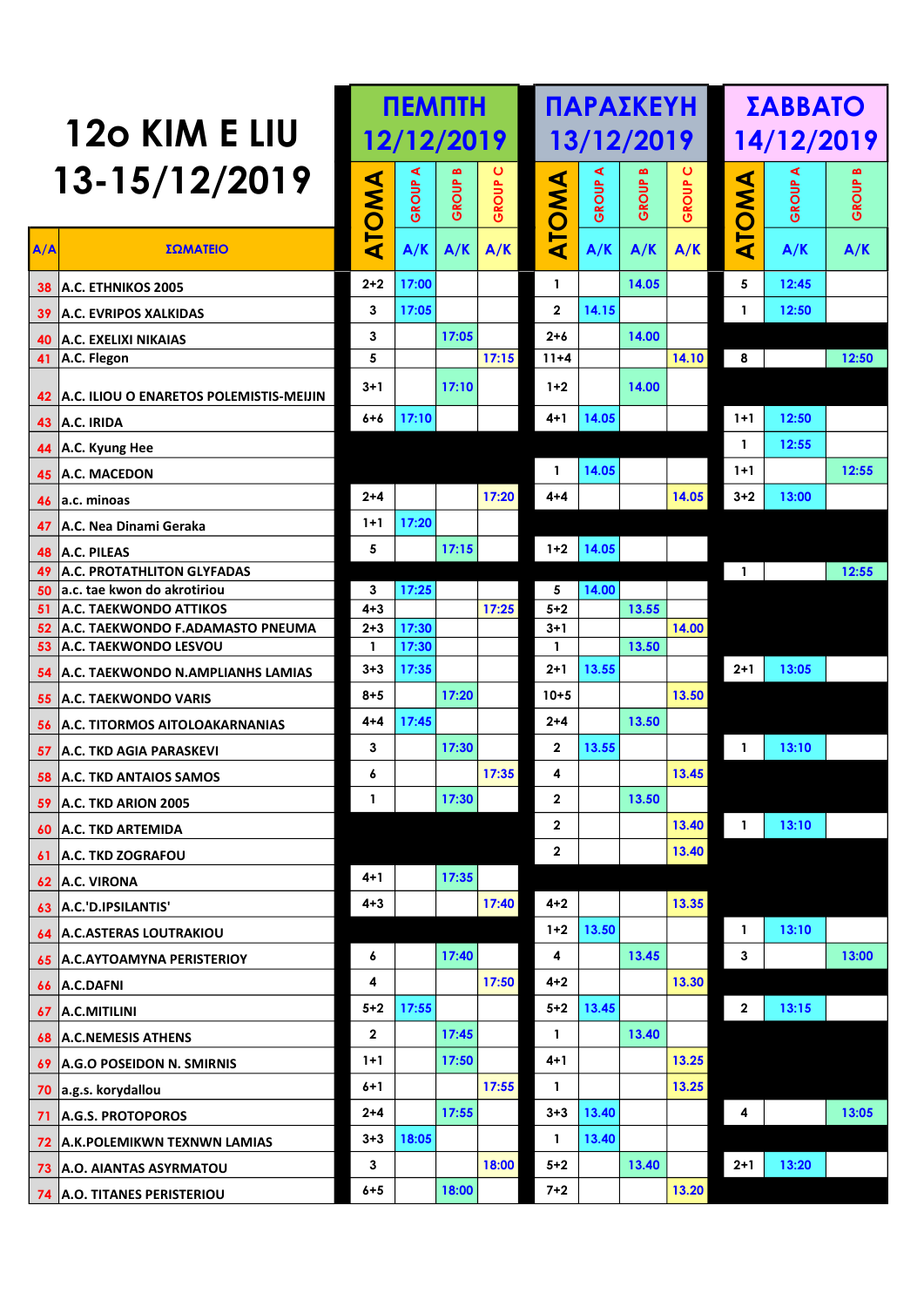|          |                                                   |              |       | <b>NEMNTH</b> |                  |                |       | ΠΑΡΑΣΚΕΥΗ    |       |              | ΣΑΒΒΑΤΟ    |       |
|----------|---------------------------------------------------|--------------|-------|---------------|------------------|----------------|-------|--------------|-------|--------------|------------|-------|
|          | 120 KIM E LIU                                     |              |       | 12/12/2019    |                  |                |       | 13/12/2019   |       |              | 14/12/2019 |       |
|          | 13-15/12/2019                                     |              | ⋖     | ≃             | $\mathbf \sigma$ |                | ⋖     |              | ပ     |              | ⋖          |       |
|          |                                                   |              | GROUP | GROUP         | GROUP            |                | GROUP | <b>GROUP</b> | GROUP | <b>AWO</b>   | GROUP      | GROUP |
| A/A      | ΣΩΜΑΤΕΙΟ                                          | <b>ATOMA</b> | A/K   | A/K           | A/K              | ATOMA          | A/K   | A/K          | A/K   | ⊨<br>⋖       | A/K        | A/K   |
|          | <b>75 A.O.TKD HALANDRIOU</b>                      | $\mathbf{1}$ | 18:05 |               |                  | $1+1$          |       | 13.35        |       | $\mathbf{1}$ | 13:20      |       |
|          | <b>76 A.S AGXEMAXOS</b>                           |              |       |               |                  | $\mathbf{1}$   | 13.40 |              |       | $1+1$        |            | 13:10 |
|          | 77   A.S ATHLOPAIDIA                              |              |       |               |                  | $1+1$          |       | 13.30        |       |              |            |       |
|          | 78   A.S EAR AG.STEFANOU                          | $3 + 2$      | 18:10 |               |                  | 3              |       | 13.30        |       | $2+1$        |            | 13:10 |
|          | <b>79 A.S KERAYNOS AXARNWN</b>                    | $2 + 5$      |       |               | 18:05            | 1              |       |              | 13.15 | $6+2$        |            | 13:15 |
|          | 80 A.S MIRMIDONES PEIRAIA                         | $1+1$        | 18:15 |               |                  |                |       |              |       |              |            |       |
|          | 81 a.s spartacos vrilission                       | $4 + 3$      |       | 18:10         |                  | $11 + 5$       | 13.25 |              |       | $\mathbf{2}$ | 13:25      |       |
|          | 82 A.S YPERMAXOS                                  | 5            | 18:15 |               |                  | $5 + 1$        |       | 13.25        |       | $1 + 1$      |            | 13:20 |
|          | 83 A.S. AGONAS                                    | $4 + 3$      |       | 18:15         |                  | $5 + 1$        |       |              | 13.15 | $2 + 1$      | 13:30      |       |
|          | 84 A.S. DYNAMI PATRWN                             | $3 + 1$      | 18:25 |               |                  | $6+1$          | 13.20 |              |       |              |            |       |
|          | 85 A.S. Ethnikos 95                               | $8 + 9$      |       |               | 18:10            | $21 + 5$       |       | 13.10        |       | $3 + 2$      |            | 13:25 |
|          | <b>86 A.S. KORINTHIAS</b>                         | $9 + 2$      | 18:30 |               |                  | $4 + 5$        |       |              | 13.10 |              |            |       |
| 87       | <b>A.S. NEA PAIDEIA XAIDARIOY</b>                 | 4+1          |       | 18:20         |                  | 3              |       |              | 13.05 |              |            |       |
|          | 88 A.S. OI ATRWTOI ANO LIOSIWN                    | $3 + 5$      |       |               | 18:20            | $2 + 5$        |       | 13.05        |       | $9 + 2$      |            | 13:30 |
|          | 89 A.S. TAEKWONDO PYRGOU PELOPS                   | $3 + 1$      | 18:40 |               |                  | 3              | 13.15 |              |       | $1+1$        | 13:35      |       |
|          | 90   A.S. TKD PELOPIDAS                           | $7 + 2$      |       | 18:25         |                  | $4 + 2$        |       |              | 13.00 | $\mathbf{2}$ |            | 13:40 |
|          | 91 A.S. TRITWNAS ILIOY                            | $2 + 3$      |       |               | 18:25            | 4+1            |       | 13.00        |       | $1+1$        | 13:35      |       |
|          | 92 A.S.ARCHAGELLOS MICHAIL ARGIROUPOLIS           | 1            |       |               | 18:25            | 1              |       | 12.55        |       | 4            |            | 13:45 |
|          | 93 A.S.ARION PATRAS                               | 3            | 18:45 |               |                  | $2 + 2$        |       |              | 12.55 | 1            | 13:35      |       |
|          | 94 A.S. PAIANIAS 'PAIAN'                          | $1+2$        |       | 18:30         |                  | $1+1$          |       | 12.55        |       |              |            |       |
|          | 95 A.S. TAEKWONDO MOLON LABE                      | $3 + 2$      |       |               | 18:30            | 3              |       |              | 12.55 | $2+1$        |            | 13:50 |
|          | a.s.taekwondo peramatos dimou<br>milopotamou reth | $\mathbf 2$  | 18:45 |               |                  |                |       |              |       |              |            |       |
| 96<br>97 | <b>AC AIANTAS PEFKIS</b>                          | $6 + 3$      |       | 18:30         |                  | $12 + 7$       | 13.05 |              |       | $6 + 8$      | 13:40      |       |
|          | 98 AC KOLONOU ALAISKAS TEAM                       | $1 + 3$      |       |               | 18:35            | 8              |       | 12.50        |       |              |            |       |
| 99       | <b>AC NIKH PAIANIAS GLIKON NERON</b>              | $6 + 1$      | 18:50 |               |                  |                |       |              |       |              |            |       |
|          | 100 AC Taekwondo "Doxa" Patras                    | $\mathbf{I}$ |       |               | 18:35            | $\mathbf{1}$   |       | 12.45        |       |              |            |       |
|          | 101 AC TKD AIGALEO                                | $1 + 4$      |       | 18:40         |                  | $\mathbf{1}$   |       |              | 12.45 | $1+1$        |            | 13:55 |
|          | 102 AC TKD MANDRAS                                | $3 + 1$      |       |               | 18:40            | 3              |       | 12.45        |       | 3            |            | 13:55 |
|          | 103 ac.Krites                                     | 6            |       | 18:45         |                  |                |       |              |       |              |            |       |
|          | 104 AGS Alki                                      | $5 + 1$      |       |               | 18:45            | $8 + 3$        | 12.55 |              |       | $\mathbf{2}$ | 13:50      |       |
|          | <b>105 AIANTAS KOROPIOU</b>                       |              |       |               |                  | $\mathbf{1}$   |       | 12.40        |       | $\mathbf{2}$ | 13:50      |       |
|          | 106 AO EYPIRIDAI                                  | $\mathbf{1}$ | 18:55 |               |                  | $2 + 1$        | 12.50 |              |       | $\mathbf{2}$ |            | 14:00 |
|          | 107 AO GERAKA                                     | $2 + 1$      | 18:55 |               |                  | $\overline{7}$ |       | 12.40        |       | 1            |            | 14:00 |
|          | 108 APSYS PELASGOI                                | $1+1$        | 18:55 |               |                  | $1 + 2$        | 12.45 |              |       |              |            |       |
|          | 109 AS ATTIKH DYNAMH SEPOLION                     | $10 + 4$     |       |               | 18:50            | $9 + 3$        |       |              | 12.45 | 3            | 13:55      |       |
|          | $\vert$ 110 as dragons fokidas                    | $\mathbf 2$  |       | 18:50         |                  | $\mathbf{1}$   |       | 12.35        |       | 1            |            | 14:00 |